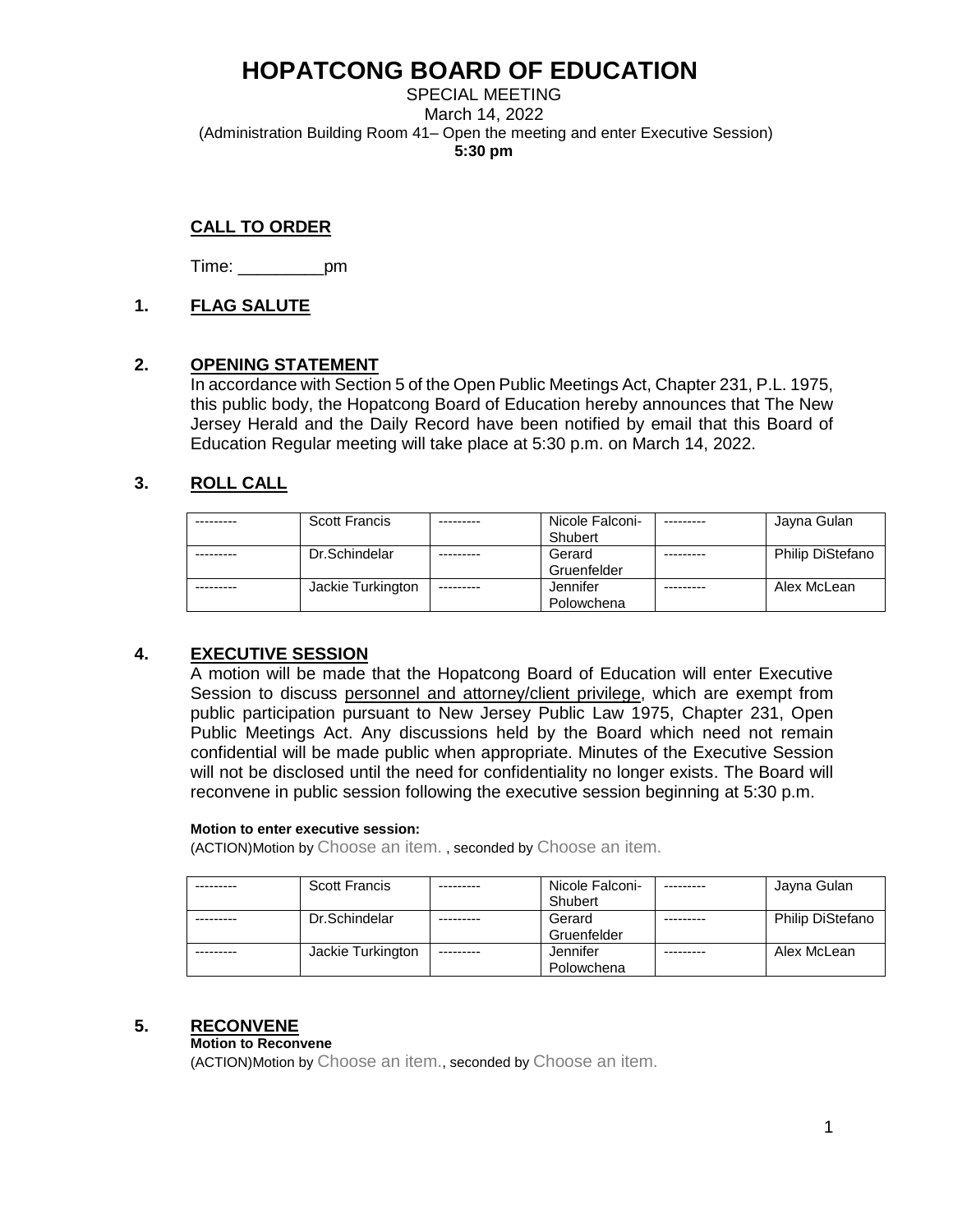SPECIAL MEETING March 14, 2022 (Administration Building Room 41– Open the meeting and enter Executive Session) **5:30 pm**

| Scott Francis     |           | Nicole Falconi- | ---------- | Jayna Gulan      |
|-------------------|-----------|-----------------|------------|------------------|
|                   |           | Shubert         |            |                  |
| Dr.Schindelar     | --------- | Gerard          |            | Philip DiStefano |
|                   |           | Gruenfelder     |            |                  |
| Jackie Turkington | --------- | Jennifer        |            | Alex McLean      |
|                   |           | Polowchena      |            |                  |

#### **6. COMMITTEE DISCUSSION**

- a. Summer Programs (*Curriculum; Community Relations; Facilities)*
	- 1. Pods
	- 2. Alpha Best
	- 3. Orton-Gillingham
	- 4. Student Summer Camps led by Faculty Members
- b. Adult Recreation Program (*Community Relations; Facilities, Finance)*
- c. Use of the High School Weight Room (*Community Relations; Facilities, Finance)*
- d. Cosmetology Staffing Position *(Personnel)*
- e. Cosmetology Night School (*Community Relations; Facilities, Finance)*
- f. Policy/Regulations

#### **Policies up for discussion:**

| P 7435 | Alcoholic Beverages on School Premises |
|--------|----------------------------------------|
| P 7510 | Use of School Facilities               |
| P 2464 | Gifted and Talented Pupils             |
| P 0168 | <b>Recording Board Meetings</b>        |
| P 5536 | Random Drug Testing                    |
| P TRD. | Students on Board of Education         |

#### **Policies for first reading:**

| P 2415.05    | Student Surveys, Analysis, Evaluations, Examinations,                                     |
|--------------|-------------------------------------------------------------------------------------------|
|              | Testing, or Treatment (M) (Revised)                                                       |
| P & R 2431.4 | Prevention and Treatment of Sports-Related Concussions<br>and Head Injuries (M) (Revised) |
| P&R 1642     | <b>Earned Sick Leave</b>                                                                  |
|              |                                                                                           |

- g. Use of Schools as Event Spaces (*Community Relations; Facilities, Finance)*
- h. Investing in Overnight Swaps (*Finance)*
- i. Drama Student Liaison *(Personnel)*
- j. Transportation *(Transportation)*
- k. Facilities Updates (Facilities)
- l. High School Graduation Date (*Community Relations)*
- m. Next Year School Calendar (*Community Relations)*
- n. Income Generating Ideas *(Finance)*
- o. Public Speaking Student Requirement *(Curriculum)*
- p. Letter to Governor Murphy Regarding State Aid Cuts *(Community Relations; Finance)*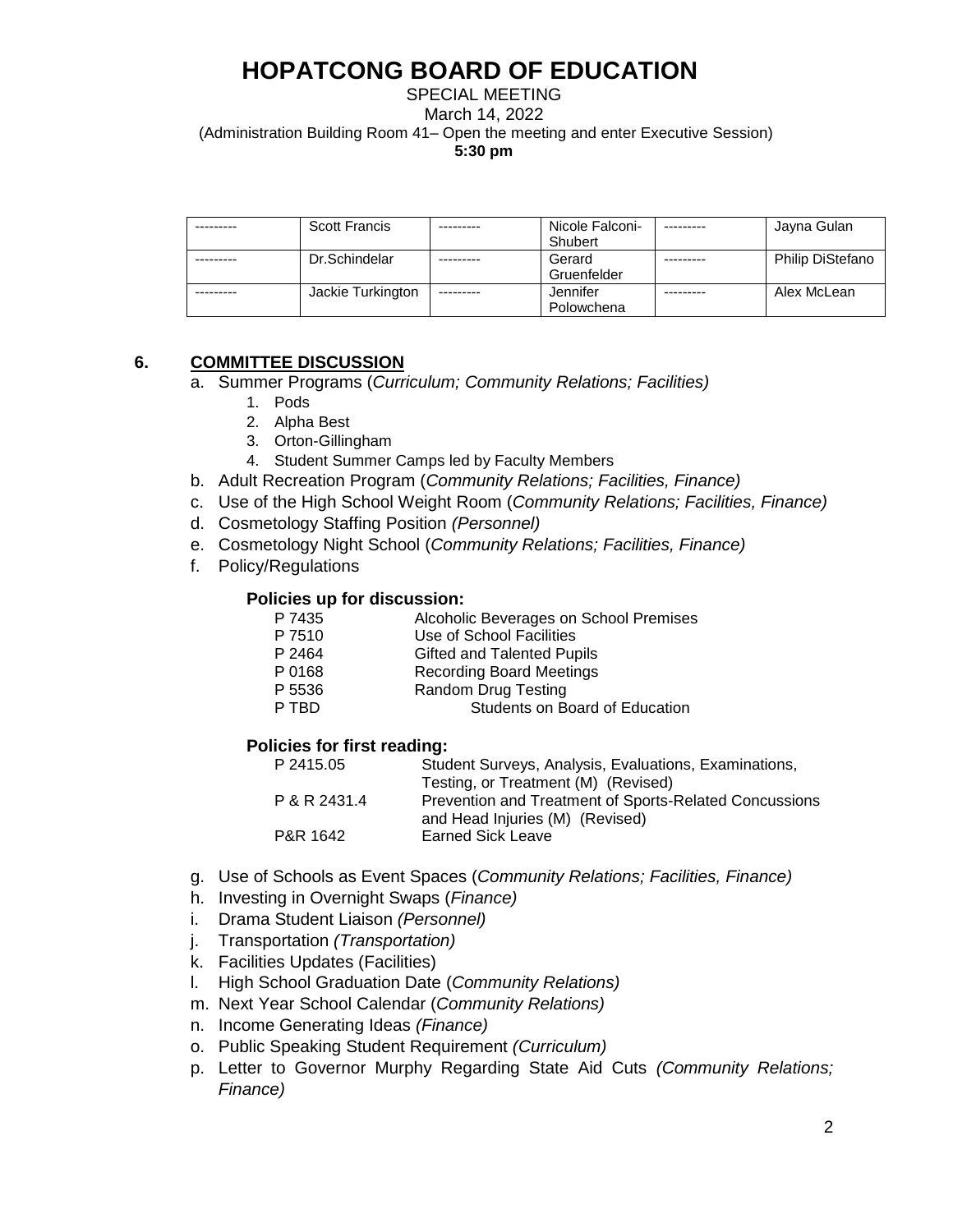#### SPECIAL MEETING March 14, 2022 (Administration Building Room 41– Open the meeting and enter Executive Session) **5:30 pm**

- q. Employee Hire Incentive *(Personnel)*
- r. GSA *(Curriculum)*
- s. New Hires *(Personnel)*
	- 1. Custodian (March 28)
	- 2. Social Worker (2022-2023)
- t. Budget Presentation/Final State Aid Figures *(Finance)*
- u. Governor Budget Update presented by Alex McLean *(Finance)*

# **7. PUBLIC COMMENT – GENERAL DISCUSSION**

#### **8. PERSONNEL**

Approval of the following personnel items, **8a-8b,** as recommended by the Superintendent of Schools and the Student Achievement Committee of the Board:

- a. Approval of **Susan Pallotta** as the High School Drama Club Student Liaison at \$28/hour.
- b. Approval of **Sean Norton** as Head Football Coach, Class A, Level 4 salary of \$7,712 for the 2022-2023 school year.

#### **Motion to approve 8a – 8b:**

(ACTION)Motion by Choose an item., seconded by Choose an item.

| <b>Scott Francis</b> |            | Nicole Falconi- | Jayna Gulan             |
|----------------------|------------|-----------------|-------------------------|
|                      |            | Shubert         |                         |
| Dr.Schindelar        |            | Gerard          | <b>Philip DiStefano</b> |
|                      |            | Gruenfelder     |                         |
| Jackie Turkington    | ---------- | Jennifer        | Alex McLean             |
|                      |            | Polowchena      |                         |

# **9. RESOLUTIONS**

- a. It is recommended by the Superintendent that the Board of Education approve Approval of the agreement between Hopatcong Borough Schools and Employee #80231.
- b. It is recommended by the Superintendent that the Board of Education approve the latest revision of the District's COVID Safe Return Plan. **Motion to approve 9a-9b:**

(ACTION)Motion by Choose an item., seconded by Choose an item.

| --------- | <b>Scott Francis</b> | --------- | Nicole Falconi- | ---------- | Javna Gulan             |
|-----------|----------------------|-----------|-----------------|------------|-------------------------|
|           |                      |           | Shubert         |            |                         |
| --------- | Dr.Schindelar        | --------- | Gerard          | ---------  | <b>Philip DiStefano</b> |
|           |                      |           | Gruenfelder     |            |                         |